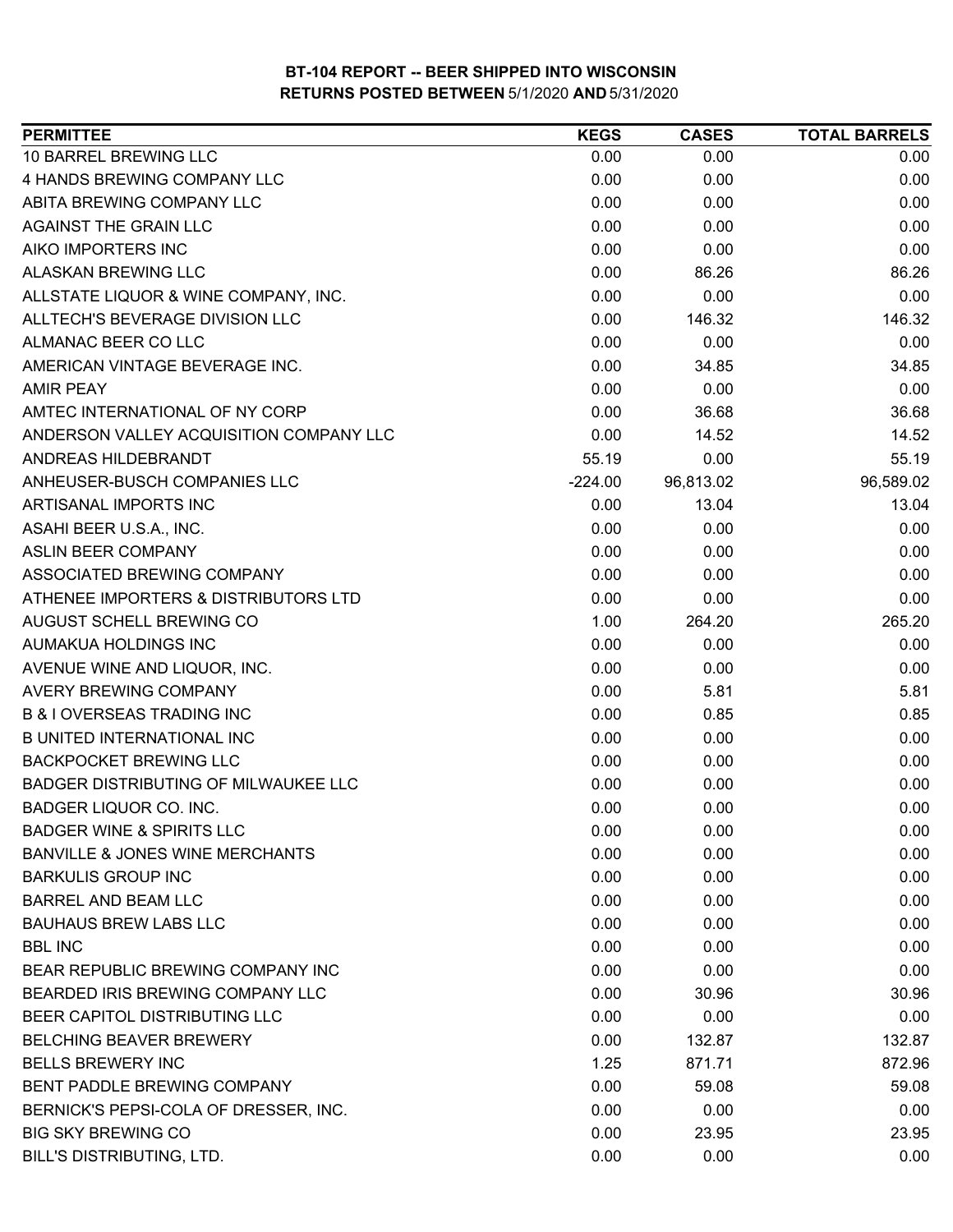| <b>PERMITTEE</b>                        | <b>KEGS</b> | <b>CASES</b> | <b>TOTAL BARRELS</b> |
|-----------------------------------------|-------------|--------------|----------------------|
| <b>BINDING BRAUEREI USA INC</b>         | 15.00       | 100.00       | 115.00               |
| <b>BLACKROCKS BREWERY LLC</b>           | 0.00        | 30.50        | 30.50                |
| BLUE POINT BREWING COMPANY INC          | 0.00        | 0.00         | 0.00                 |
| <b>BLUME BRAUHAUS LLC</b>               | 0.00        | 0.00         | 0.00                 |
| <b>BOSTON BEER CORPORATION</b>          | $-5.00$     | 5,642.45     | 5,637.45             |
| BRASS FOUNDRY BREWING CO.               | 0.00        | 0.00         | 0.00                 |
| BRAU BROTHERS BREWING COMPANY, LLC      | 0.00        | 0.00         | 0.00                 |
| BREAKTHRU BEVERAGE GROUP LLC            | 0.00        | 0.00         | 0.00                 |
| BREAKTHRU BEVERAGE GROUP LLC            | 0.00        | 0.00         | 0.00                 |
| <b>BRECKENRIDGE BREWERY LLC</b>         | 0.00        | 0.00         | 0.00                 |
| BREWDOG BREWING COMPANY LLC             | 73.33       | 61.41        | 134.74               |
| <b>BRIAN EWING</b>                      | 0.00        | 13.07        | 13.07                |
| BROWN-FORMAN CORPORATION                | 0.00        | 404.85       | 404.85               |
| BUFFALO CREEK BREWING LLC               | 0.00        | 0.00         | 0.00                 |
| C.J.W., INC.                            | 0.00        | 0.00         | 0.00                 |
| CANAL STREET BREWING CO LLC             | 0.00        | 1,305.25     | 1,305.25             |
| CANARCHY HOLDING CO LLC                 | 0.00        | 339.60       | 339.60               |
| CAPITOL-HUSTING COMPANY, INC.           | 0.00        | 0.00         | 0.00                 |
| CARRIAGE HOUSE IMPORTS, LTD.            | 0.00        | 11.04        | 11.04                |
| CASCADE BREWING COMPANY LLC             | 0.00        | 0.00         | 0.00                 |
| CENTRAL BEER IMPORT & EXPORT INC        | 0.00        | 0.00         | 0.00                 |
| <b>CHAD YAKOBSON</b>                    | 0.00        | 12.18        | 12.18                |
| <b>CHAS A BERNICK INC</b>               | 0.00        | 0.00         | 0.00                 |
| <b>CHATHAM IMPORTS INC</b>              | 0.00        | 0.00         | 0.00                 |
| CHICAGO BREW WERKS INC                  | 0.00        | 0.00         | 0.00                 |
| <b>CHRIS MICHNER</b>                    | 0.00        | 0.00         | 0.00                 |
| <b>CHRISTIAN P SCHAEFER</b>             | 0.00        | 0.00         | 0.00                 |
| CITY BREWING COMPANY, LLC               | 0.00        | 0.00         | 0.00                 |
| <b>CLASSIC BREWING COMPANY</b>          | 0.00        | 0.00         | 0.00                 |
| CORONADO BREWING COMPANY INC            | 0.00        | 0.00         | 0.00                 |
| <b>CRACOVIA BRANDS INC</b>              | 0.00        | 0.00         | 0.00                 |
| CRAFT BREW ALLIANCE INC                 | 0.00        | 0.00         | 0.00                 |
| <b>CRAFT REVOLUTION LLC</b>             | 0.00        | 0.00         | 0.00                 |
| <b>CROOK &amp; MARKER LLC</b>           | 0.00        | 303.84       | 303.84               |
| <b>CROWN IMPORTS LLC</b>                | 0.00        | 16,743.29    | 16,743.29            |
| <b>CRYSTAL LAKE BEER COMPANY</b>        | 0.00        | 0.00         | 0.00                 |
| <b>CUSTOM CALIFORNIA CRAFT BEER LLC</b> | 0.00        | 0.00         | 0.00                 |
| D&V INTERNATIONAL INC                   | 0.00        | 0.00         | 0.00                 |
| DANGEROUS MAN BREWING COMPANY LLC       | 0.00        | 0.00         | 0.00                 |
| <b>DANNY RAKOVIC</b>                    | 0.00        | 0.00         | 0.00                 |
| DE PERE LIQUOR CO LLC                   | 0.00        | 0.00         | 0.00                 |
| DEAN DISTRIBUTING, INC.                 | 0.00        | 0.00         | 0.00                 |
| DEAN DISTRIBUTING, INC.                 | 0.00        | 0.00         | 0.00                 |
| DESCHUTES BREWERY INC                   | 0.00        | 75.48        | 75.48                |
| DESTIHL HOLDINGS LLC                    | 0.00        | 19.11        | 19.11                |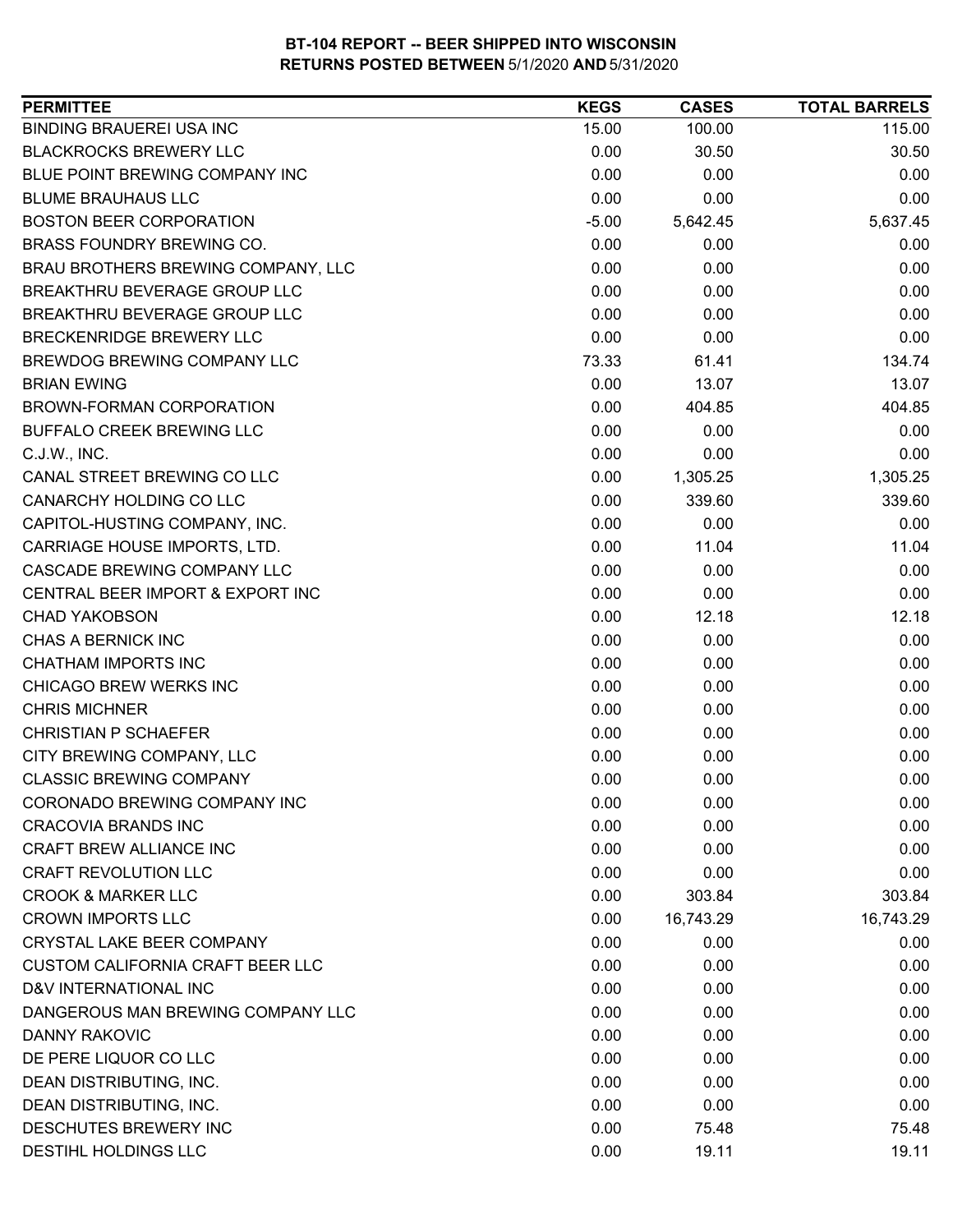| DETROIT RIVERTOWN BREWING LLC<br>0.00<br>0.00<br>0.00<br>DIAGEO BEER COMPANY USA<br>0.00<br>3,050.24<br>3,050.24<br>0.00<br>DOANE DISTRIBUTING, INC.<br>0.00<br>0.00<br>DOGFISH HEAD CRAFT BREWERY LLC<br>0.00<br>241.73<br>241.73<br>0.00<br>0.00<br>DOVETAIL BREWERY INC<br>0.00<br>0.00<br>0.00<br><b>DOYNA LTD</b><br>0.00<br>DREKKER BREWING COMPANY LLC<br>0.00<br>150.00<br>150.00<br>DUVEL MOORTGAT USA LTD<br>0.00<br>48.35<br>48.35<br><b>DYNAMITE BREWING LLC</b><br>0.00<br>10.71<br>10.71<br>E & J GALLO WINERY<br>0.00<br>6.50<br>6.50<br><b>EASTERN LIQUORS USA INC</b><br>0.00<br>0.00<br>0.00<br>EINSTOK BEER COMPANY LP<br>0.00<br>0.00<br>0.00<br>EL DORADO BEVERAGE CO<br>0.00<br>0.00<br>0.00<br>EL SEGUNDO BREWING CO LLC<br>0.00<br>0.00<br>0.00<br>ELYSIAN BREWING COMPANY INC<br>0.00<br>0.00<br>0.00<br><b>EPIC BREWING COMPANY LLC</b><br>0.00<br>0.00<br>0.00<br>EPIC BREWING COMPANY LLC<br>9.30<br>20.70<br>11.40<br><b>EQUILIBRIUM BREWERY LLC</b><br>0.00<br>0.00<br>0.00<br><b>FABIANO BROTHERS - WISCONSIN LLC</b><br>0.00<br>0.00<br>0.00<br>32.83<br>53.39<br>FAIR STATE BREWING COOPERATIVE<br>20.56<br>FINNEGANS BREW CO LLC<br>22.34<br>34.83<br>12.49<br><b>FISH BREWING CO</b><br>0.00<br>0.00<br>0.00<br>FLANIGAN DISTRIBUTING OF DOOR COUNTY, INC.<br>0.00<br>0.00<br>0.00<br>FLYING DOG BREWERY LLLP<br>0.00<br>0.00<br>0.00<br>FOREIGN OBJECTS BEER COMPANY LLC<br>0.00<br>0.00<br>0.00<br>FOUR SEASONS BEER DISTRIBUTORS INC<br>0.00<br>0.00<br>0.00<br>FRANK BEER DISTRIBUTORS, INC.<br>0.00<br>0.00<br>0.00<br>FRANK BEER SOUTH LLC<br>0.00<br>0.00<br>0.00<br>0.00<br>FRANK LIQUOR COMPANY, INC.<br>0.00<br>0.00<br>FRANK LIQUORS OF LA CROSSE, INC.<br>0.00<br>0.00<br>0.00<br>0.00<br>FULTON STREET BREWERY LLC<br>0.00<br>0.00<br><b>G &amp; F DISTRIBUTING INC</b><br>0.00<br>0.00<br>0.00<br><b>G K SKAGGS INC</b><br>0.00<br>0.00<br>0.00<br><b>GARY'S CORPORATION OF OAK CREEK</b><br>0.00<br>0.00<br>0.00<br><b>GELOSO BEVERAGE GROUP LLC</b><br>0.00<br>54.57<br>54.57<br><b>GENERAL BEER DISTRIBUTORS CO.</b><br>0.00<br>0.00<br>0.00<br>GENERAL BEER DISTRIBUTORS CO. - MILWAUKEE<br>0.00<br>0.00<br>0.00<br><b>GENERAL BEER-NORTHEAST INC</b><br>0.00<br>0.00<br>0.00<br><b>GENERAL BEER-NORTHEAST INC</b><br>0.00<br>0.00<br>0.00<br>0.00<br>GENERAL BEER-NORTHWEST, INC.<br>0.00<br>0.00<br>0.00<br>0.00<br>GENERAL BEER-NORTHWEST, INC.<br>0.00<br>GENERAL BEER-NORTHWEST, INC.<br>0.00<br>0.00<br>0.00<br>GENERAL BEVERAGE SALES CO.<br>0.00<br>0.00<br>0.00<br>GENERAL BEVERAGE SALES CO. - OSHKOSH<br>0.00<br>0.00<br>0.00<br>GENERAL BEVERAGE SALES CO.-MILWAUKEE<br>0.00<br>0.00<br>0.00 | <b>PERMITTEE</b> | <b>KEGS</b> | <b>CASES</b> | <b>TOTAL BARRELS</b> |
|---------------------------------------------------------------------------------------------------------------------------------------------------------------------------------------------------------------------------------------------------------------------------------------------------------------------------------------------------------------------------------------------------------------------------------------------------------------------------------------------------------------------------------------------------------------------------------------------------------------------------------------------------------------------------------------------------------------------------------------------------------------------------------------------------------------------------------------------------------------------------------------------------------------------------------------------------------------------------------------------------------------------------------------------------------------------------------------------------------------------------------------------------------------------------------------------------------------------------------------------------------------------------------------------------------------------------------------------------------------------------------------------------------------------------------------------------------------------------------------------------------------------------------------------------------------------------------------------------------------------------------------------------------------------------------------------------------------------------------------------------------------------------------------------------------------------------------------------------------------------------------------------------------------------------------------------------------------------------------------------------------------------------------------------------------------------------------------------------------------------------------------------------------------------------------------------------------------------------------------------------------------------------------------------------------------------------------------------------------------------------------------------------------------------------------------------------------------------------------------------------------------------------------------------------------------------------------------------------------------------------------------------------------------|------------------|-------------|--------------|----------------------|
|                                                                                                                                                                                                                                                                                                                                                                                                                                                                                                                                                                                                                                                                                                                                                                                                                                                                                                                                                                                                                                                                                                                                                                                                                                                                                                                                                                                                                                                                                                                                                                                                                                                                                                                                                                                                                                                                                                                                                                                                                                                                                                                                                                                                                                                                                                                                                                                                                                                                                                                                                                                                                                                               |                  |             |              |                      |
|                                                                                                                                                                                                                                                                                                                                                                                                                                                                                                                                                                                                                                                                                                                                                                                                                                                                                                                                                                                                                                                                                                                                                                                                                                                                                                                                                                                                                                                                                                                                                                                                                                                                                                                                                                                                                                                                                                                                                                                                                                                                                                                                                                                                                                                                                                                                                                                                                                                                                                                                                                                                                                                               |                  |             |              |                      |
|                                                                                                                                                                                                                                                                                                                                                                                                                                                                                                                                                                                                                                                                                                                                                                                                                                                                                                                                                                                                                                                                                                                                                                                                                                                                                                                                                                                                                                                                                                                                                                                                                                                                                                                                                                                                                                                                                                                                                                                                                                                                                                                                                                                                                                                                                                                                                                                                                                                                                                                                                                                                                                                               |                  |             |              |                      |
|                                                                                                                                                                                                                                                                                                                                                                                                                                                                                                                                                                                                                                                                                                                                                                                                                                                                                                                                                                                                                                                                                                                                                                                                                                                                                                                                                                                                                                                                                                                                                                                                                                                                                                                                                                                                                                                                                                                                                                                                                                                                                                                                                                                                                                                                                                                                                                                                                                                                                                                                                                                                                                                               |                  |             |              |                      |
|                                                                                                                                                                                                                                                                                                                                                                                                                                                                                                                                                                                                                                                                                                                                                                                                                                                                                                                                                                                                                                                                                                                                                                                                                                                                                                                                                                                                                                                                                                                                                                                                                                                                                                                                                                                                                                                                                                                                                                                                                                                                                                                                                                                                                                                                                                                                                                                                                                                                                                                                                                                                                                                               |                  |             |              |                      |
|                                                                                                                                                                                                                                                                                                                                                                                                                                                                                                                                                                                                                                                                                                                                                                                                                                                                                                                                                                                                                                                                                                                                                                                                                                                                                                                                                                                                                                                                                                                                                                                                                                                                                                                                                                                                                                                                                                                                                                                                                                                                                                                                                                                                                                                                                                                                                                                                                                                                                                                                                                                                                                                               |                  |             |              |                      |
|                                                                                                                                                                                                                                                                                                                                                                                                                                                                                                                                                                                                                                                                                                                                                                                                                                                                                                                                                                                                                                                                                                                                                                                                                                                                                                                                                                                                                                                                                                                                                                                                                                                                                                                                                                                                                                                                                                                                                                                                                                                                                                                                                                                                                                                                                                                                                                                                                                                                                                                                                                                                                                                               |                  |             |              |                      |
|                                                                                                                                                                                                                                                                                                                                                                                                                                                                                                                                                                                                                                                                                                                                                                                                                                                                                                                                                                                                                                                                                                                                                                                                                                                                                                                                                                                                                                                                                                                                                                                                                                                                                                                                                                                                                                                                                                                                                                                                                                                                                                                                                                                                                                                                                                                                                                                                                                                                                                                                                                                                                                                               |                  |             |              |                      |
|                                                                                                                                                                                                                                                                                                                                                                                                                                                                                                                                                                                                                                                                                                                                                                                                                                                                                                                                                                                                                                                                                                                                                                                                                                                                                                                                                                                                                                                                                                                                                                                                                                                                                                                                                                                                                                                                                                                                                                                                                                                                                                                                                                                                                                                                                                                                                                                                                                                                                                                                                                                                                                                               |                  |             |              |                      |
|                                                                                                                                                                                                                                                                                                                                                                                                                                                                                                                                                                                                                                                                                                                                                                                                                                                                                                                                                                                                                                                                                                                                                                                                                                                                                                                                                                                                                                                                                                                                                                                                                                                                                                                                                                                                                                                                                                                                                                                                                                                                                                                                                                                                                                                                                                                                                                                                                                                                                                                                                                                                                                                               |                  |             |              |                      |
|                                                                                                                                                                                                                                                                                                                                                                                                                                                                                                                                                                                                                                                                                                                                                                                                                                                                                                                                                                                                                                                                                                                                                                                                                                                                                                                                                                                                                                                                                                                                                                                                                                                                                                                                                                                                                                                                                                                                                                                                                                                                                                                                                                                                                                                                                                                                                                                                                                                                                                                                                                                                                                                               |                  |             |              |                      |
|                                                                                                                                                                                                                                                                                                                                                                                                                                                                                                                                                                                                                                                                                                                                                                                                                                                                                                                                                                                                                                                                                                                                                                                                                                                                                                                                                                                                                                                                                                                                                                                                                                                                                                                                                                                                                                                                                                                                                                                                                                                                                                                                                                                                                                                                                                                                                                                                                                                                                                                                                                                                                                                               |                  |             |              |                      |
|                                                                                                                                                                                                                                                                                                                                                                                                                                                                                                                                                                                                                                                                                                                                                                                                                                                                                                                                                                                                                                                                                                                                                                                                                                                                                                                                                                                                                                                                                                                                                                                                                                                                                                                                                                                                                                                                                                                                                                                                                                                                                                                                                                                                                                                                                                                                                                                                                                                                                                                                                                                                                                                               |                  |             |              |                      |
|                                                                                                                                                                                                                                                                                                                                                                                                                                                                                                                                                                                                                                                                                                                                                                                                                                                                                                                                                                                                                                                                                                                                                                                                                                                                                                                                                                                                                                                                                                                                                                                                                                                                                                                                                                                                                                                                                                                                                                                                                                                                                                                                                                                                                                                                                                                                                                                                                                                                                                                                                                                                                                                               |                  |             |              |                      |
|                                                                                                                                                                                                                                                                                                                                                                                                                                                                                                                                                                                                                                                                                                                                                                                                                                                                                                                                                                                                                                                                                                                                                                                                                                                                                                                                                                                                                                                                                                                                                                                                                                                                                                                                                                                                                                                                                                                                                                                                                                                                                                                                                                                                                                                                                                                                                                                                                                                                                                                                                                                                                                                               |                  |             |              |                      |
|                                                                                                                                                                                                                                                                                                                                                                                                                                                                                                                                                                                                                                                                                                                                                                                                                                                                                                                                                                                                                                                                                                                                                                                                                                                                                                                                                                                                                                                                                                                                                                                                                                                                                                                                                                                                                                                                                                                                                                                                                                                                                                                                                                                                                                                                                                                                                                                                                                                                                                                                                                                                                                                               |                  |             |              |                      |
|                                                                                                                                                                                                                                                                                                                                                                                                                                                                                                                                                                                                                                                                                                                                                                                                                                                                                                                                                                                                                                                                                                                                                                                                                                                                                                                                                                                                                                                                                                                                                                                                                                                                                                                                                                                                                                                                                                                                                                                                                                                                                                                                                                                                                                                                                                                                                                                                                                                                                                                                                                                                                                                               |                  |             |              |                      |
|                                                                                                                                                                                                                                                                                                                                                                                                                                                                                                                                                                                                                                                                                                                                                                                                                                                                                                                                                                                                                                                                                                                                                                                                                                                                                                                                                                                                                                                                                                                                                                                                                                                                                                                                                                                                                                                                                                                                                                                                                                                                                                                                                                                                                                                                                                                                                                                                                                                                                                                                                                                                                                                               |                  |             |              |                      |
|                                                                                                                                                                                                                                                                                                                                                                                                                                                                                                                                                                                                                                                                                                                                                                                                                                                                                                                                                                                                                                                                                                                                                                                                                                                                                                                                                                                                                                                                                                                                                                                                                                                                                                                                                                                                                                                                                                                                                                                                                                                                                                                                                                                                                                                                                                                                                                                                                                                                                                                                                                                                                                                               |                  |             |              |                      |
|                                                                                                                                                                                                                                                                                                                                                                                                                                                                                                                                                                                                                                                                                                                                                                                                                                                                                                                                                                                                                                                                                                                                                                                                                                                                                                                                                                                                                                                                                                                                                                                                                                                                                                                                                                                                                                                                                                                                                                                                                                                                                                                                                                                                                                                                                                                                                                                                                                                                                                                                                                                                                                                               |                  |             |              |                      |
|                                                                                                                                                                                                                                                                                                                                                                                                                                                                                                                                                                                                                                                                                                                                                                                                                                                                                                                                                                                                                                                                                                                                                                                                                                                                                                                                                                                                                                                                                                                                                                                                                                                                                                                                                                                                                                                                                                                                                                                                                                                                                                                                                                                                                                                                                                                                                                                                                                                                                                                                                                                                                                                               |                  |             |              |                      |
|                                                                                                                                                                                                                                                                                                                                                                                                                                                                                                                                                                                                                                                                                                                                                                                                                                                                                                                                                                                                                                                                                                                                                                                                                                                                                                                                                                                                                                                                                                                                                                                                                                                                                                                                                                                                                                                                                                                                                                                                                                                                                                                                                                                                                                                                                                                                                                                                                                                                                                                                                                                                                                                               |                  |             |              |                      |
|                                                                                                                                                                                                                                                                                                                                                                                                                                                                                                                                                                                                                                                                                                                                                                                                                                                                                                                                                                                                                                                                                                                                                                                                                                                                                                                                                                                                                                                                                                                                                                                                                                                                                                                                                                                                                                                                                                                                                                                                                                                                                                                                                                                                                                                                                                                                                                                                                                                                                                                                                                                                                                                               |                  |             |              |                      |
|                                                                                                                                                                                                                                                                                                                                                                                                                                                                                                                                                                                                                                                                                                                                                                                                                                                                                                                                                                                                                                                                                                                                                                                                                                                                                                                                                                                                                                                                                                                                                                                                                                                                                                                                                                                                                                                                                                                                                                                                                                                                                                                                                                                                                                                                                                                                                                                                                                                                                                                                                                                                                                                               |                  |             |              |                      |
|                                                                                                                                                                                                                                                                                                                                                                                                                                                                                                                                                                                                                                                                                                                                                                                                                                                                                                                                                                                                                                                                                                                                                                                                                                                                                                                                                                                                                                                                                                                                                                                                                                                                                                                                                                                                                                                                                                                                                                                                                                                                                                                                                                                                                                                                                                                                                                                                                                                                                                                                                                                                                                                               |                  |             |              |                      |
|                                                                                                                                                                                                                                                                                                                                                                                                                                                                                                                                                                                                                                                                                                                                                                                                                                                                                                                                                                                                                                                                                                                                                                                                                                                                                                                                                                                                                                                                                                                                                                                                                                                                                                                                                                                                                                                                                                                                                                                                                                                                                                                                                                                                                                                                                                                                                                                                                                                                                                                                                                                                                                                               |                  |             |              |                      |
|                                                                                                                                                                                                                                                                                                                                                                                                                                                                                                                                                                                                                                                                                                                                                                                                                                                                                                                                                                                                                                                                                                                                                                                                                                                                                                                                                                                                                                                                                                                                                                                                                                                                                                                                                                                                                                                                                                                                                                                                                                                                                                                                                                                                                                                                                                                                                                                                                                                                                                                                                                                                                                                               |                  |             |              |                      |
|                                                                                                                                                                                                                                                                                                                                                                                                                                                                                                                                                                                                                                                                                                                                                                                                                                                                                                                                                                                                                                                                                                                                                                                                                                                                                                                                                                                                                                                                                                                                                                                                                                                                                                                                                                                                                                                                                                                                                                                                                                                                                                                                                                                                                                                                                                                                                                                                                                                                                                                                                                                                                                                               |                  |             |              |                      |
|                                                                                                                                                                                                                                                                                                                                                                                                                                                                                                                                                                                                                                                                                                                                                                                                                                                                                                                                                                                                                                                                                                                                                                                                                                                                                                                                                                                                                                                                                                                                                                                                                                                                                                                                                                                                                                                                                                                                                                                                                                                                                                                                                                                                                                                                                                                                                                                                                                                                                                                                                                                                                                                               |                  |             |              |                      |
|                                                                                                                                                                                                                                                                                                                                                                                                                                                                                                                                                                                                                                                                                                                                                                                                                                                                                                                                                                                                                                                                                                                                                                                                                                                                                                                                                                                                                                                                                                                                                                                                                                                                                                                                                                                                                                                                                                                                                                                                                                                                                                                                                                                                                                                                                                                                                                                                                                                                                                                                                                                                                                                               |                  |             |              |                      |
|                                                                                                                                                                                                                                                                                                                                                                                                                                                                                                                                                                                                                                                                                                                                                                                                                                                                                                                                                                                                                                                                                                                                                                                                                                                                                                                                                                                                                                                                                                                                                                                                                                                                                                                                                                                                                                                                                                                                                                                                                                                                                                                                                                                                                                                                                                                                                                                                                                                                                                                                                                                                                                                               |                  |             |              |                      |
|                                                                                                                                                                                                                                                                                                                                                                                                                                                                                                                                                                                                                                                                                                                                                                                                                                                                                                                                                                                                                                                                                                                                                                                                                                                                                                                                                                                                                                                                                                                                                                                                                                                                                                                                                                                                                                                                                                                                                                                                                                                                                                                                                                                                                                                                                                                                                                                                                                                                                                                                                                                                                                                               |                  |             |              |                      |
|                                                                                                                                                                                                                                                                                                                                                                                                                                                                                                                                                                                                                                                                                                                                                                                                                                                                                                                                                                                                                                                                                                                                                                                                                                                                                                                                                                                                                                                                                                                                                                                                                                                                                                                                                                                                                                                                                                                                                                                                                                                                                                                                                                                                                                                                                                                                                                                                                                                                                                                                                                                                                                                               |                  |             |              |                      |
|                                                                                                                                                                                                                                                                                                                                                                                                                                                                                                                                                                                                                                                                                                                                                                                                                                                                                                                                                                                                                                                                                                                                                                                                                                                                                                                                                                                                                                                                                                                                                                                                                                                                                                                                                                                                                                                                                                                                                                                                                                                                                                                                                                                                                                                                                                                                                                                                                                                                                                                                                                                                                                                               |                  |             |              |                      |
|                                                                                                                                                                                                                                                                                                                                                                                                                                                                                                                                                                                                                                                                                                                                                                                                                                                                                                                                                                                                                                                                                                                                                                                                                                                                                                                                                                                                                                                                                                                                                                                                                                                                                                                                                                                                                                                                                                                                                                                                                                                                                                                                                                                                                                                                                                                                                                                                                                                                                                                                                                                                                                                               |                  |             |              |                      |
|                                                                                                                                                                                                                                                                                                                                                                                                                                                                                                                                                                                                                                                                                                                                                                                                                                                                                                                                                                                                                                                                                                                                                                                                                                                                                                                                                                                                                                                                                                                                                                                                                                                                                                                                                                                                                                                                                                                                                                                                                                                                                                                                                                                                                                                                                                                                                                                                                                                                                                                                                                                                                                                               |                  |             |              |                      |
|                                                                                                                                                                                                                                                                                                                                                                                                                                                                                                                                                                                                                                                                                                                                                                                                                                                                                                                                                                                                                                                                                                                                                                                                                                                                                                                                                                                                                                                                                                                                                                                                                                                                                                                                                                                                                                                                                                                                                                                                                                                                                                                                                                                                                                                                                                                                                                                                                                                                                                                                                                                                                                                               |                  |             |              |                      |
|                                                                                                                                                                                                                                                                                                                                                                                                                                                                                                                                                                                                                                                                                                                                                                                                                                                                                                                                                                                                                                                                                                                                                                                                                                                                                                                                                                                                                                                                                                                                                                                                                                                                                                                                                                                                                                                                                                                                                                                                                                                                                                                                                                                                                                                                                                                                                                                                                                                                                                                                                                                                                                                               |                  |             |              |                      |
|                                                                                                                                                                                                                                                                                                                                                                                                                                                                                                                                                                                                                                                                                                                                                                                                                                                                                                                                                                                                                                                                                                                                                                                                                                                                                                                                                                                                                                                                                                                                                                                                                                                                                                                                                                                                                                                                                                                                                                                                                                                                                                                                                                                                                                                                                                                                                                                                                                                                                                                                                                                                                                                               |                  |             |              |                      |
|                                                                                                                                                                                                                                                                                                                                                                                                                                                                                                                                                                                                                                                                                                                                                                                                                                                                                                                                                                                                                                                                                                                                                                                                                                                                                                                                                                                                                                                                                                                                                                                                                                                                                                                                                                                                                                                                                                                                                                                                                                                                                                                                                                                                                                                                                                                                                                                                                                                                                                                                                                                                                                                               |                  |             |              |                      |
|                                                                                                                                                                                                                                                                                                                                                                                                                                                                                                                                                                                                                                                                                                                                                                                                                                                                                                                                                                                                                                                                                                                                                                                                                                                                                                                                                                                                                                                                                                                                                                                                                                                                                                                                                                                                                                                                                                                                                                                                                                                                                                                                                                                                                                                                                                                                                                                                                                                                                                                                                                                                                                                               |                  |             |              |                      |
|                                                                                                                                                                                                                                                                                                                                                                                                                                                                                                                                                                                                                                                                                                                                                                                                                                                                                                                                                                                                                                                                                                                                                                                                                                                                                                                                                                                                                                                                                                                                                                                                                                                                                                                                                                                                                                                                                                                                                                                                                                                                                                                                                                                                                                                                                                                                                                                                                                                                                                                                                                                                                                                               |                  |             |              |                      |
|                                                                                                                                                                                                                                                                                                                                                                                                                                                                                                                                                                                                                                                                                                                                                                                                                                                                                                                                                                                                                                                                                                                                                                                                                                                                                                                                                                                                                                                                                                                                                                                                                                                                                                                                                                                                                                                                                                                                                                                                                                                                                                                                                                                                                                                                                                                                                                                                                                                                                                                                                                                                                                                               |                  |             |              |                      |
|                                                                                                                                                                                                                                                                                                                                                                                                                                                                                                                                                                                                                                                                                                                                                                                                                                                                                                                                                                                                                                                                                                                                                                                                                                                                                                                                                                                                                                                                                                                                                                                                                                                                                                                                                                                                                                                                                                                                                                                                                                                                                                                                                                                                                                                                                                                                                                                                                                                                                                                                                                                                                                                               |                  |             |              |                      |
|                                                                                                                                                                                                                                                                                                                                                                                                                                                                                                                                                                                                                                                                                                                                                                                                                                                                                                                                                                                                                                                                                                                                                                                                                                                                                                                                                                                                                                                                                                                                                                                                                                                                                                                                                                                                                                                                                                                                                                                                                                                                                                                                                                                                                                                                                                                                                                                                                                                                                                                                                                                                                                                               |                  |             |              |                      |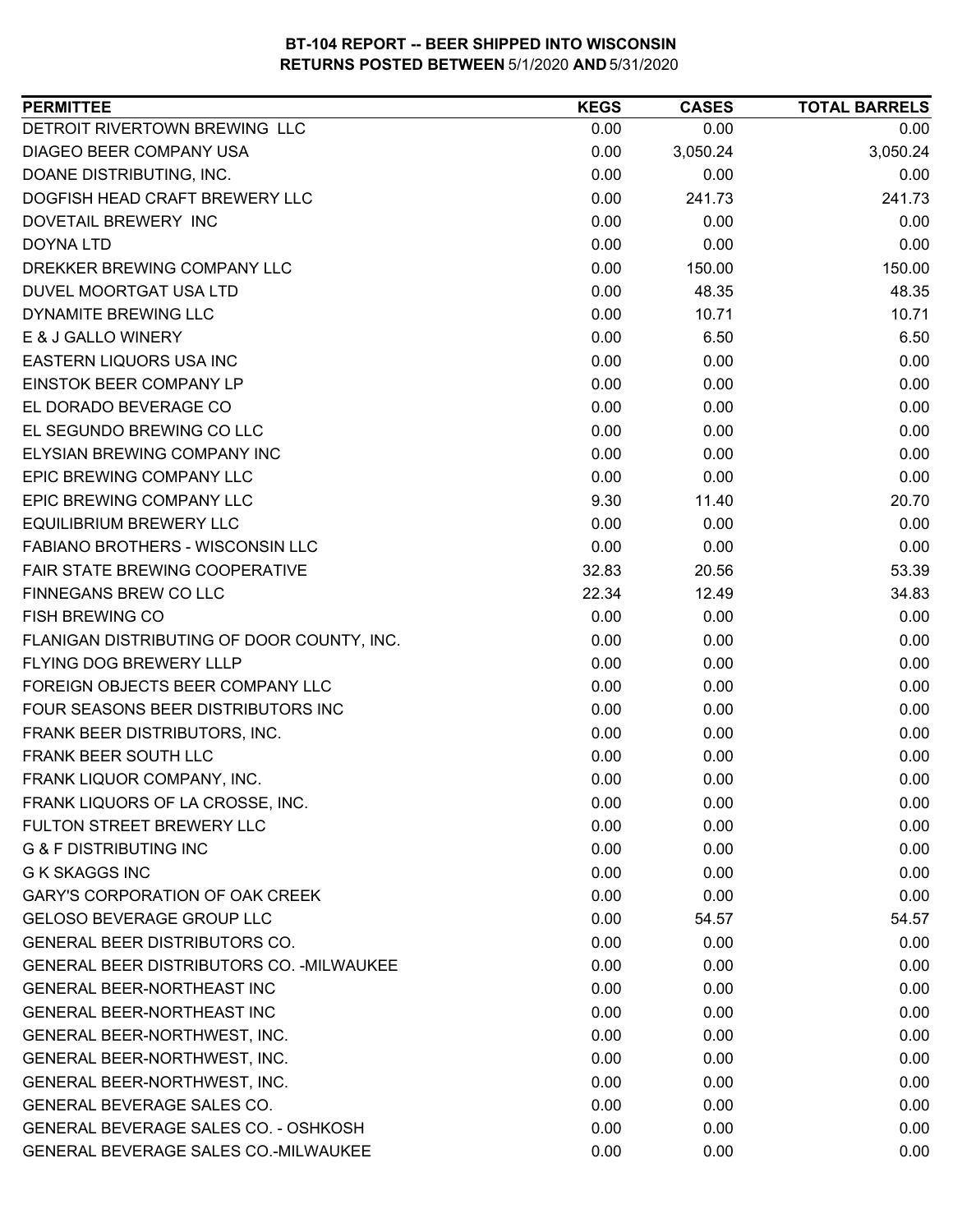| <b>PERMITTEE</b>                                  | <b>KEGS</b> | <b>CASES</b> | <b>TOTAL BARRELS</b> |
|---------------------------------------------------|-------------|--------------|----------------------|
| <b>GENERATIONS BREWING COMPANY LLC</b>            | 0.00        | 0.00         | 0.00                 |
| <b>GEORGE BOZIC JR</b>                            | 10.22       | 0.00         | 10.22                |
| <b>GLOBAL VILLAGE IMPORTS LLC</b>                 | 0.00        | 0.00         | 0.00                 |
| <b>GLORIA R RAGSDALE</b>                          | 0.00        | 0.00         | 0.00                 |
| <b>GMB PARTNERS LLC</b>                           | 0.00        | 53.16        | 53.16                |
| <b>GO CRAFT BIER, INC</b>                         | 0.00        | 0.00         | 0.00                 |
| <b>GOOD OMEN BOTTLING LLC</b>                     | 0.00        | 24.40        | 24.40                |
| <b>GREAT CENTRAL BREWING LLC</b>                  | 4.97        | 15.48        | 20.45                |
| <b>GREEN BENCH BREWING CO LLC</b>                 | 0.00        | 0.00         | 0.00                 |
| <b>GREGORY S HARDMAN</b>                          | 0.00        | 9.04         | 9.04                 |
| H C FOODS CO LTD                                  | 0.00        | 0.00         | 0.00                 |
| HARPOON DISTRIBUTING COMPANY                      | 0.00        | 0.00         | 0.00                 |
| HEINEKEN USA INCORPORATED                         | 15.32       | 3,162.82     | 3,178.14             |
| HENDRICKS BEVERAGE, INC.                          | 0.00        | 0.00         | 0.00                 |
| <b>HIDDEN SPRINGS ALE WORKS</b>                   | 0.00        | 0.00         | 0.00                 |
| HIGH COUNTRY BREWERY INC                          | 0.00        | 0.00         | 0.00                 |
| HOFBRAUHAUS OF AMERICA, LLC                       | 214.77      | 3.50         | 218.27               |
| HOME BREW MART INC                                | 0.00        | 0.00         | 0.00                 |
| HOP BUTCHER FOR THE WORLD LLC                     | 0.00        | 0.00         | 0.00                 |
| <b>ILLYRIAN IMPORT INC</b>                        | 0.00        | 0.00         | 0.00                 |
| INDEED BREWING COMPANY LLC                        | 0.00        | 113.29       | 113.29               |
| INDIAN PEAKS BREWING COMPANY                      | 0.00        | 62.23        | 62.23                |
| <b>INTERNATIONAL DISTILLERS &amp; VINTERS LTD</b> | 0.00        | 0.00         | 0.00                 |
| <b>INTERTRADE USA COMPANY</b>                     | 0.00        | 0.00         | 0.00                 |
| <b>IRENE WAGNER</b>                               | 0.00        | 15.33        | 15.33                |
| <b>IRON HORSE BEVERAGE LLC</b>                    | 0.00        | 0.00         | 0.00                 |
| <b>ISLAND CITY BREWING COMPANY LLC</b>            | 0.00        | 0.00         | 0.00                 |
| <b>JAW PROPERTIES LLC</b>                         | 0.00        | 0.00         | 0.00                 |
| <b>JBR BREWING LLC</b>                            | 0.00        | 0.00         | 0.00                 |
| <b>JDZ INC</b>                                    | 0.00        | 0.00         | 0.00                 |
| JOHN J COLLETTI                                   | 0.00        | 0.00         | 0.00                 |
| JOHNSON BROTHERS OF WISCONSIN INC                 | 0.00        | 0.00         | 0.00                 |
| <b>JOSHUA DETH</b>                                | 0.00        | 267.33       | 267.33               |
| <b>JUSTIN STRAYER</b>                             | 0.00        | 0.00         | 0.00                 |
| KAY BEER DISTRIBUTING, INC.                       | 0.00        | 0.00         | 0.00                 |
| KEWEENAW BREWING CO LLC                           | 0.00        | 44.20        | 44.20                |
| KLOCKOW BREWING COMPANY INC                       | 0.00        | 0.00         | 0.00                 |
| KOJIMA & INTERNATIONAL ASSOCIATES INC             | 0.00        | 0.00         | 0.00                 |
| KREBS BREWING CO., INC.                           | 0.00        | 7.25         | 7.25                 |
| <b>KROMBACHER USA LLC</b>                         | 0.00        | 0.00         | 0.00                 |
| KUHNHENN BREWING CO LLC                           | 0.00        | 0.00         | 0.00                 |
| KYSELA PERE ET FILS LTD                           | 0.00        | 0.00         | 0.00                 |
| LA CROSSE BEVERAGE LLC                            | 0.00        | 0.00         | 0.00                 |
| LABATT USA OPERATING CO LLC                       | 0.00        | 2,317.88     | 2,317.88             |
| <b>LAGUNITAS BREWING CO</b>                       | 0.00        | 342.82       | 342.82               |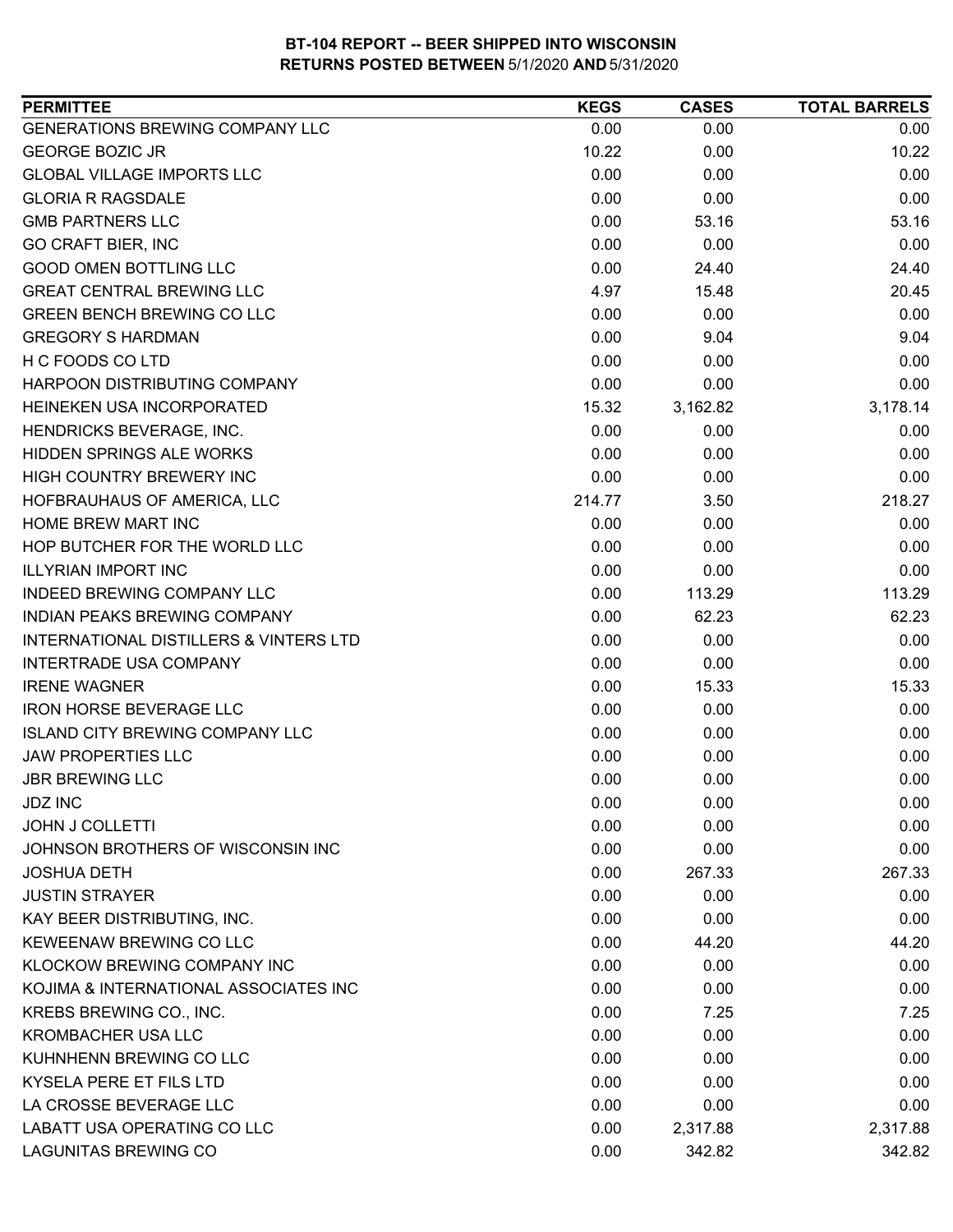| LAKE OF THE WOODS BREWING CO<br>0.00<br>0.00<br>0.00<br>LARRY'S DISTRIBUTING CO., INC.<br>0.00<br>0.00<br>0.00<br>LEE BEVERAGE OF WISCONSIN LLC<br>0.00<br>0.00<br>0.00<br>LEE BEVERAGE OF WISCONSIN LLC<br>0.00<br>0.00<br>0.00<br>LEE BEVERAGE OF WISCONSIN LLC<br>0.00<br>0.00<br>0.00<br>LEFT COAST BREWING CO<br>0.00<br>0.00<br>0.00<br>LENA BEVERAGE COMPANY<br>0.00<br>0.00<br>0.00<br>LIFT BRIDGE BREWING TECHNOLOGIES LLC<br>$-6.66$<br>108.29<br>101.63<br>0.00<br><b>LONGSTOCK III LLC</b><br>0.00<br>0.00<br>LOUIS GLUNZ BEER INC<br>0.00<br>4.35<br>4.35<br><b>LUPULIN BREWING LLC</b><br>0.00<br>40.69<br>40.69<br>MAINE BEER COMPANY, LLC<br>0.00<br>0.00<br>0.00<br><b>MANKATO BREWERY LLC</b><br>0.00<br>0.00<br>0.00<br>MARK ANTHONY BRANDS INC.<br>0.00<br>10,899.60<br>10,899.60<br>MASSACHUSETTS BEVERAGE ALLIANCE LLC<br>0.00<br>0.00<br>0.00<br><b>MATT BREWING CO INC</b><br>0.00<br>0.00<br>0.00<br>MERCENARY BREWERY & DISTILLERY LLC<br>0.00<br>0.00<br>0.00<br>MERCHANT DU VIN CORPORATION<br>0.00<br>18.71<br>18.71<br>METROPOLITAN BREWING LLC<br>0.00<br>0.00<br>0.00<br>0.00<br>3.38<br><b>MHW LTD</b><br>3.38<br>0.00<br>0.00<br>0.00<br>MIA BREWERY CO. INC.<br>MICHAUD DISTRIBUTING INC<br>0.00<br>0.00<br>0.00<br>MIGHTY SWELL COCKTAIL COMPANY LLC<br>0.00<br>123.49<br>123.49<br>MIKERPHONE BREWING LLC<br>0.00<br>3.97<br>3.97<br>MODERN TIMES DRINKS, INC<br>0.00<br>0.00<br>0.00<br>MOLSON COORS BEVERAGE COMPANY USA LLC<br>7,037.88<br>0.00<br>7,037.88<br>MONKLESS BREWING LLC<br>0.00<br>0.00<br>0.00<br>MOOSE LAKE BREWING CO., LLC<br>2.62<br>0.00<br>2.62<br>MOR-DALL ENTERPRISES INC.<br>0.00<br>0.00<br>0.00<br>MOUNTAINEER HOLDINGS LLC<br>0.00<br>0.00<br>0.00<br>0.00<br>MUTUAL WHOLESALE LIQUOR INC<br>0.00<br>0.00<br><b>NDC SYSTEMS LP</b><br>64.11<br>0.00<br>64.11<br>NEBRASKA BREWING CO INC<br>0.80<br>5.80<br>6.60<br>NEW BELGIUM BREWING COMPANY INC<br>1,132.34<br>0.00<br>1,132.34<br>NEW HOLLAND BREWING CO LLC<br>0.00<br>0.00<br>0.00<br>NEW YORK MUTUAL TRADING CO INC<br>0.00<br>0.00<br>0.00<br>NOELKE DISTRIBUTORS, INC.<br>0.00<br>0.00<br>0.00<br>NORTH COAST BREWING CO INC<br>0.00<br>15.30<br>15.30<br>NOUVEAU VENTURES LLC<br>0.00<br>0.00<br>0.00<br>ODELL BREWING COMPANY<br>0.00<br>1.45<br>1.45<br>OFF-KILTER BREWING INC<br>0.00<br>0.00<br>0.00<br>ONION PUB & BREWERY INC<br>0.00<br>0.00<br>0.00 | <b>PERMITTEE</b>           | <b>KEGS</b> | <b>CASES</b> | <b>TOTAL BARRELS</b> |
|----------------------------------------------------------------------------------------------------------------------------------------------------------------------------------------------------------------------------------------------------------------------------------------------------------------------------------------------------------------------------------------------------------------------------------------------------------------------------------------------------------------------------------------------------------------------------------------------------------------------------------------------------------------------------------------------------------------------------------------------------------------------------------------------------------------------------------------------------------------------------------------------------------------------------------------------------------------------------------------------------------------------------------------------------------------------------------------------------------------------------------------------------------------------------------------------------------------------------------------------------------------------------------------------------------------------------------------------------------------------------------------------------------------------------------------------------------------------------------------------------------------------------------------------------------------------------------------------------------------------------------------------------------------------------------------------------------------------------------------------------------------------------------------------------------------------------------------------------------------------------------------------------------------------------------------------------------------------------------------------------------------------------------------------------------------------------------------------------------------------------------------------------------------------------------------------------------------------------------------------------------------------------------------------------------------------------------------------------------------------------------------|----------------------------|-------------|--------------|----------------------|
|                                                                                                                                                                                                                                                                                                                                                                                                                                                                                                                                                                                                                                                                                                                                                                                                                                                                                                                                                                                                                                                                                                                                                                                                                                                                                                                                                                                                                                                                                                                                                                                                                                                                                                                                                                                                                                                                                                                                                                                                                                                                                                                                                                                                                                                                                                                                                                                        |                            |             |              |                      |
|                                                                                                                                                                                                                                                                                                                                                                                                                                                                                                                                                                                                                                                                                                                                                                                                                                                                                                                                                                                                                                                                                                                                                                                                                                                                                                                                                                                                                                                                                                                                                                                                                                                                                                                                                                                                                                                                                                                                                                                                                                                                                                                                                                                                                                                                                                                                                                                        |                            |             |              |                      |
|                                                                                                                                                                                                                                                                                                                                                                                                                                                                                                                                                                                                                                                                                                                                                                                                                                                                                                                                                                                                                                                                                                                                                                                                                                                                                                                                                                                                                                                                                                                                                                                                                                                                                                                                                                                                                                                                                                                                                                                                                                                                                                                                                                                                                                                                                                                                                                                        |                            |             |              |                      |
|                                                                                                                                                                                                                                                                                                                                                                                                                                                                                                                                                                                                                                                                                                                                                                                                                                                                                                                                                                                                                                                                                                                                                                                                                                                                                                                                                                                                                                                                                                                                                                                                                                                                                                                                                                                                                                                                                                                                                                                                                                                                                                                                                                                                                                                                                                                                                                                        |                            |             |              |                      |
|                                                                                                                                                                                                                                                                                                                                                                                                                                                                                                                                                                                                                                                                                                                                                                                                                                                                                                                                                                                                                                                                                                                                                                                                                                                                                                                                                                                                                                                                                                                                                                                                                                                                                                                                                                                                                                                                                                                                                                                                                                                                                                                                                                                                                                                                                                                                                                                        |                            |             |              |                      |
|                                                                                                                                                                                                                                                                                                                                                                                                                                                                                                                                                                                                                                                                                                                                                                                                                                                                                                                                                                                                                                                                                                                                                                                                                                                                                                                                                                                                                                                                                                                                                                                                                                                                                                                                                                                                                                                                                                                                                                                                                                                                                                                                                                                                                                                                                                                                                                                        |                            |             |              |                      |
|                                                                                                                                                                                                                                                                                                                                                                                                                                                                                                                                                                                                                                                                                                                                                                                                                                                                                                                                                                                                                                                                                                                                                                                                                                                                                                                                                                                                                                                                                                                                                                                                                                                                                                                                                                                                                                                                                                                                                                                                                                                                                                                                                                                                                                                                                                                                                                                        |                            |             |              |                      |
|                                                                                                                                                                                                                                                                                                                                                                                                                                                                                                                                                                                                                                                                                                                                                                                                                                                                                                                                                                                                                                                                                                                                                                                                                                                                                                                                                                                                                                                                                                                                                                                                                                                                                                                                                                                                                                                                                                                                                                                                                                                                                                                                                                                                                                                                                                                                                                                        |                            |             |              |                      |
|                                                                                                                                                                                                                                                                                                                                                                                                                                                                                                                                                                                                                                                                                                                                                                                                                                                                                                                                                                                                                                                                                                                                                                                                                                                                                                                                                                                                                                                                                                                                                                                                                                                                                                                                                                                                                                                                                                                                                                                                                                                                                                                                                                                                                                                                                                                                                                                        |                            |             |              |                      |
|                                                                                                                                                                                                                                                                                                                                                                                                                                                                                                                                                                                                                                                                                                                                                                                                                                                                                                                                                                                                                                                                                                                                                                                                                                                                                                                                                                                                                                                                                                                                                                                                                                                                                                                                                                                                                                                                                                                                                                                                                                                                                                                                                                                                                                                                                                                                                                                        |                            |             |              |                      |
|                                                                                                                                                                                                                                                                                                                                                                                                                                                                                                                                                                                                                                                                                                                                                                                                                                                                                                                                                                                                                                                                                                                                                                                                                                                                                                                                                                                                                                                                                                                                                                                                                                                                                                                                                                                                                                                                                                                                                                                                                                                                                                                                                                                                                                                                                                                                                                                        |                            |             |              |                      |
|                                                                                                                                                                                                                                                                                                                                                                                                                                                                                                                                                                                                                                                                                                                                                                                                                                                                                                                                                                                                                                                                                                                                                                                                                                                                                                                                                                                                                                                                                                                                                                                                                                                                                                                                                                                                                                                                                                                                                                                                                                                                                                                                                                                                                                                                                                                                                                                        |                            |             |              |                      |
|                                                                                                                                                                                                                                                                                                                                                                                                                                                                                                                                                                                                                                                                                                                                                                                                                                                                                                                                                                                                                                                                                                                                                                                                                                                                                                                                                                                                                                                                                                                                                                                                                                                                                                                                                                                                                                                                                                                                                                                                                                                                                                                                                                                                                                                                                                                                                                                        |                            |             |              |                      |
|                                                                                                                                                                                                                                                                                                                                                                                                                                                                                                                                                                                                                                                                                                                                                                                                                                                                                                                                                                                                                                                                                                                                                                                                                                                                                                                                                                                                                                                                                                                                                                                                                                                                                                                                                                                                                                                                                                                                                                                                                                                                                                                                                                                                                                                                                                                                                                                        |                            |             |              |                      |
|                                                                                                                                                                                                                                                                                                                                                                                                                                                                                                                                                                                                                                                                                                                                                                                                                                                                                                                                                                                                                                                                                                                                                                                                                                                                                                                                                                                                                                                                                                                                                                                                                                                                                                                                                                                                                                                                                                                                                                                                                                                                                                                                                                                                                                                                                                                                                                                        |                            |             |              |                      |
|                                                                                                                                                                                                                                                                                                                                                                                                                                                                                                                                                                                                                                                                                                                                                                                                                                                                                                                                                                                                                                                                                                                                                                                                                                                                                                                                                                                                                                                                                                                                                                                                                                                                                                                                                                                                                                                                                                                                                                                                                                                                                                                                                                                                                                                                                                                                                                                        |                            |             |              |                      |
|                                                                                                                                                                                                                                                                                                                                                                                                                                                                                                                                                                                                                                                                                                                                                                                                                                                                                                                                                                                                                                                                                                                                                                                                                                                                                                                                                                                                                                                                                                                                                                                                                                                                                                                                                                                                                                                                                                                                                                                                                                                                                                                                                                                                                                                                                                                                                                                        |                            |             |              |                      |
|                                                                                                                                                                                                                                                                                                                                                                                                                                                                                                                                                                                                                                                                                                                                                                                                                                                                                                                                                                                                                                                                                                                                                                                                                                                                                                                                                                                                                                                                                                                                                                                                                                                                                                                                                                                                                                                                                                                                                                                                                                                                                                                                                                                                                                                                                                                                                                                        |                            |             |              |                      |
|                                                                                                                                                                                                                                                                                                                                                                                                                                                                                                                                                                                                                                                                                                                                                                                                                                                                                                                                                                                                                                                                                                                                                                                                                                                                                                                                                                                                                                                                                                                                                                                                                                                                                                                                                                                                                                                                                                                                                                                                                                                                                                                                                                                                                                                                                                                                                                                        |                            |             |              |                      |
|                                                                                                                                                                                                                                                                                                                                                                                                                                                                                                                                                                                                                                                                                                                                                                                                                                                                                                                                                                                                                                                                                                                                                                                                                                                                                                                                                                                                                                                                                                                                                                                                                                                                                                                                                                                                                                                                                                                                                                                                                                                                                                                                                                                                                                                                                                                                                                                        |                            |             |              |                      |
|                                                                                                                                                                                                                                                                                                                                                                                                                                                                                                                                                                                                                                                                                                                                                                                                                                                                                                                                                                                                                                                                                                                                                                                                                                                                                                                                                                                                                                                                                                                                                                                                                                                                                                                                                                                                                                                                                                                                                                                                                                                                                                                                                                                                                                                                                                                                                                                        |                            |             |              |                      |
|                                                                                                                                                                                                                                                                                                                                                                                                                                                                                                                                                                                                                                                                                                                                                                                                                                                                                                                                                                                                                                                                                                                                                                                                                                                                                                                                                                                                                                                                                                                                                                                                                                                                                                                                                                                                                                                                                                                                                                                                                                                                                                                                                                                                                                                                                                                                                                                        |                            |             |              |                      |
|                                                                                                                                                                                                                                                                                                                                                                                                                                                                                                                                                                                                                                                                                                                                                                                                                                                                                                                                                                                                                                                                                                                                                                                                                                                                                                                                                                                                                                                                                                                                                                                                                                                                                                                                                                                                                                                                                                                                                                                                                                                                                                                                                                                                                                                                                                                                                                                        |                            |             |              |                      |
|                                                                                                                                                                                                                                                                                                                                                                                                                                                                                                                                                                                                                                                                                                                                                                                                                                                                                                                                                                                                                                                                                                                                                                                                                                                                                                                                                                                                                                                                                                                                                                                                                                                                                                                                                                                                                                                                                                                                                                                                                                                                                                                                                                                                                                                                                                                                                                                        |                            |             |              |                      |
|                                                                                                                                                                                                                                                                                                                                                                                                                                                                                                                                                                                                                                                                                                                                                                                                                                                                                                                                                                                                                                                                                                                                                                                                                                                                                                                                                                                                                                                                                                                                                                                                                                                                                                                                                                                                                                                                                                                                                                                                                                                                                                                                                                                                                                                                                                                                                                                        |                            |             |              |                      |
|                                                                                                                                                                                                                                                                                                                                                                                                                                                                                                                                                                                                                                                                                                                                                                                                                                                                                                                                                                                                                                                                                                                                                                                                                                                                                                                                                                                                                                                                                                                                                                                                                                                                                                                                                                                                                                                                                                                                                                                                                                                                                                                                                                                                                                                                                                                                                                                        |                            |             |              |                      |
|                                                                                                                                                                                                                                                                                                                                                                                                                                                                                                                                                                                                                                                                                                                                                                                                                                                                                                                                                                                                                                                                                                                                                                                                                                                                                                                                                                                                                                                                                                                                                                                                                                                                                                                                                                                                                                                                                                                                                                                                                                                                                                                                                                                                                                                                                                                                                                                        |                            |             |              |                      |
|                                                                                                                                                                                                                                                                                                                                                                                                                                                                                                                                                                                                                                                                                                                                                                                                                                                                                                                                                                                                                                                                                                                                                                                                                                                                                                                                                                                                                                                                                                                                                                                                                                                                                                                                                                                                                                                                                                                                                                                                                                                                                                                                                                                                                                                                                                                                                                                        |                            |             |              |                      |
|                                                                                                                                                                                                                                                                                                                                                                                                                                                                                                                                                                                                                                                                                                                                                                                                                                                                                                                                                                                                                                                                                                                                                                                                                                                                                                                                                                                                                                                                                                                                                                                                                                                                                                                                                                                                                                                                                                                                                                                                                                                                                                                                                                                                                                                                                                                                                                                        |                            |             |              |                      |
|                                                                                                                                                                                                                                                                                                                                                                                                                                                                                                                                                                                                                                                                                                                                                                                                                                                                                                                                                                                                                                                                                                                                                                                                                                                                                                                                                                                                                                                                                                                                                                                                                                                                                                                                                                                                                                                                                                                                                                                                                                                                                                                                                                                                                                                                                                                                                                                        |                            |             |              |                      |
|                                                                                                                                                                                                                                                                                                                                                                                                                                                                                                                                                                                                                                                                                                                                                                                                                                                                                                                                                                                                                                                                                                                                                                                                                                                                                                                                                                                                                                                                                                                                                                                                                                                                                                                                                                                                                                                                                                                                                                                                                                                                                                                                                                                                                                                                                                                                                                                        |                            |             |              |                      |
|                                                                                                                                                                                                                                                                                                                                                                                                                                                                                                                                                                                                                                                                                                                                                                                                                                                                                                                                                                                                                                                                                                                                                                                                                                                                                                                                                                                                                                                                                                                                                                                                                                                                                                                                                                                                                                                                                                                                                                                                                                                                                                                                                                                                                                                                                                                                                                                        |                            |             |              |                      |
|                                                                                                                                                                                                                                                                                                                                                                                                                                                                                                                                                                                                                                                                                                                                                                                                                                                                                                                                                                                                                                                                                                                                                                                                                                                                                                                                                                                                                                                                                                                                                                                                                                                                                                                                                                                                                                                                                                                                                                                                                                                                                                                                                                                                                                                                                                                                                                                        |                            |             |              |                      |
|                                                                                                                                                                                                                                                                                                                                                                                                                                                                                                                                                                                                                                                                                                                                                                                                                                                                                                                                                                                                                                                                                                                                                                                                                                                                                                                                                                                                                                                                                                                                                                                                                                                                                                                                                                                                                                                                                                                                                                                                                                                                                                                                                                                                                                                                                                                                                                                        |                            |             |              |                      |
|                                                                                                                                                                                                                                                                                                                                                                                                                                                                                                                                                                                                                                                                                                                                                                                                                                                                                                                                                                                                                                                                                                                                                                                                                                                                                                                                                                                                                                                                                                                                                                                                                                                                                                                                                                                                                                                                                                                                                                                                                                                                                                                                                                                                                                                                                                                                                                                        |                            |             |              |                      |
|                                                                                                                                                                                                                                                                                                                                                                                                                                                                                                                                                                                                                                                                                                                                                                                                                                                                                                                                                                                                                                                                                                                                                                                                                                                                                                                                                                                                                                                                                                                                                                                                                                                                                                                                                                                                                                                                                                                                                                                                                                                                                                                                                                                                                                                                                                                                                                                        |                            |             |              |                      |
|                                                                                                                                                                                                                                                                                                                                                                                                                                                                                                                                                                                                                                                                                                                                                                                                                                                                                                                                                                                                                                                                                                                                                                                                                                                                                                                                                                                                                                                                                                                                                                                                                                                                                                                                                                                                                                                                                                                                                                                                                                                                                                                                                                                                                                                                                                                                                                                        |                            |             |              |                      |
|                                                                                                                                                                                                                                                                                                                                                                                                                                                                                                                                                                                                                                                                                                                                                                                                                                                                                                                                                                                                                                                                                                                                                                                                                                                                                                                                                                                                                                                                                                                                                                                                                                                                                                                                                                                                                                                                                                                                                                                                                                                                                                                                                                                                                                                                                                                                                                                        |                            |             |              |                      |
|                                                                                                                                                                                                                                                                                                                                                                                                                                                                                                                                                                                                                                                                                                                                                                                                                                                                                                                                                                                                                                                                                                                                                                                                                                                                                                                                                                                                                                                                                                                                                                                                                                                                                                                                                                                                                                                                                                                                                                                                                                                                                                                                                                                                                                                                                                                                                                                        |                            |             |              |                      |
|                                                                                                                                                                                                                                                                                                                                                                                                                                                                                                                                                                                                                                                                                                                                                                                                                                                                                                                                                                                                                                                                                                                                                                                                                                                                                                                                                                                                                                                                                                                                                                                                                                                                                                                                                                                                                                                                                                                                                                                                                                                                                                                                                                                                                                                                                                                                                                                        |                            |             |              |                      |
|                                                                                                                                                                                                                                                                                                                                                                                                                                                                                                                                                                                                                                                                                                                                                                                                                                                                                                                                                                                                                                                                                                                                                                                                                                                                                                                                                                                                                                                                                                                                                                                                                                                                                                                                                                                                                                                                                                                                                                                                                                                                                                                                                                                                                                                                                                                                                                                        |                            |             |              |                      |
|                                                                                                                                                                                                                                                                                                                                                                                                                                                                                                                                                                                                                                                                                                                                                                                                                                                                                                                                                                                                                                                                                                                                                                                                                                                                                                                                                                                                                                                                                                                                                                                                                                                                                                                                                                                                                                                                                                                                                                                                                                                                                                                                                                                                                                                                                                                                                                                        |                            |             |              |                      |
|                                                                                                                                                                                                                                                                                                                                                                                                                                                                                                                                                                                                                                                                                                                                                                                                                                                                                                                                                                                                                                                                                                                                                                                                                                                                                                                                                                                                                                                                                                                                                                                                                                                                                                                                                                                                                                                                                                                                                                                                                                                                                                                                                                                                                                                                                                                                                                                        | OREGON BREWING COMPANY INC | 0.00        | 54.78        | 54.78                |
| OTT SCHWEITZER DISTRIBUTORSHIP, INC.<br>0.00<br>0.00<br>0.00                                                                                                                                                                                                                                                                                                                                                                                                                                                                                                                                                                                                                                                                                                                                                                                                                                                                                                                                                                                                                                                                                                                                                                                                                                                                                                                                                                                                                                                                                                                                                                                                                                                                                                                                                                                                                                                                                                                                                                                                                                                                                                                                                                                                                                                                                                                           |                            |             |              |                      |
| PABST BREWING COMPANY, LLC<br>14.66<br>3,577.33<br>3,591.99                                                                                                                                                                                                                                                                                                                                                                                                                                                                                                                                                                                                                                                                                                                                                                                                                                                                                                                                                                                                                                                                                                                                                                                                                                                                                                                                                                                                                                                                                                                                                                                                                                                                                                                                                                                                                                                                                                                                                                                                                                                                                                                                                                                                                                                                                                                            |                            |             |              |                      |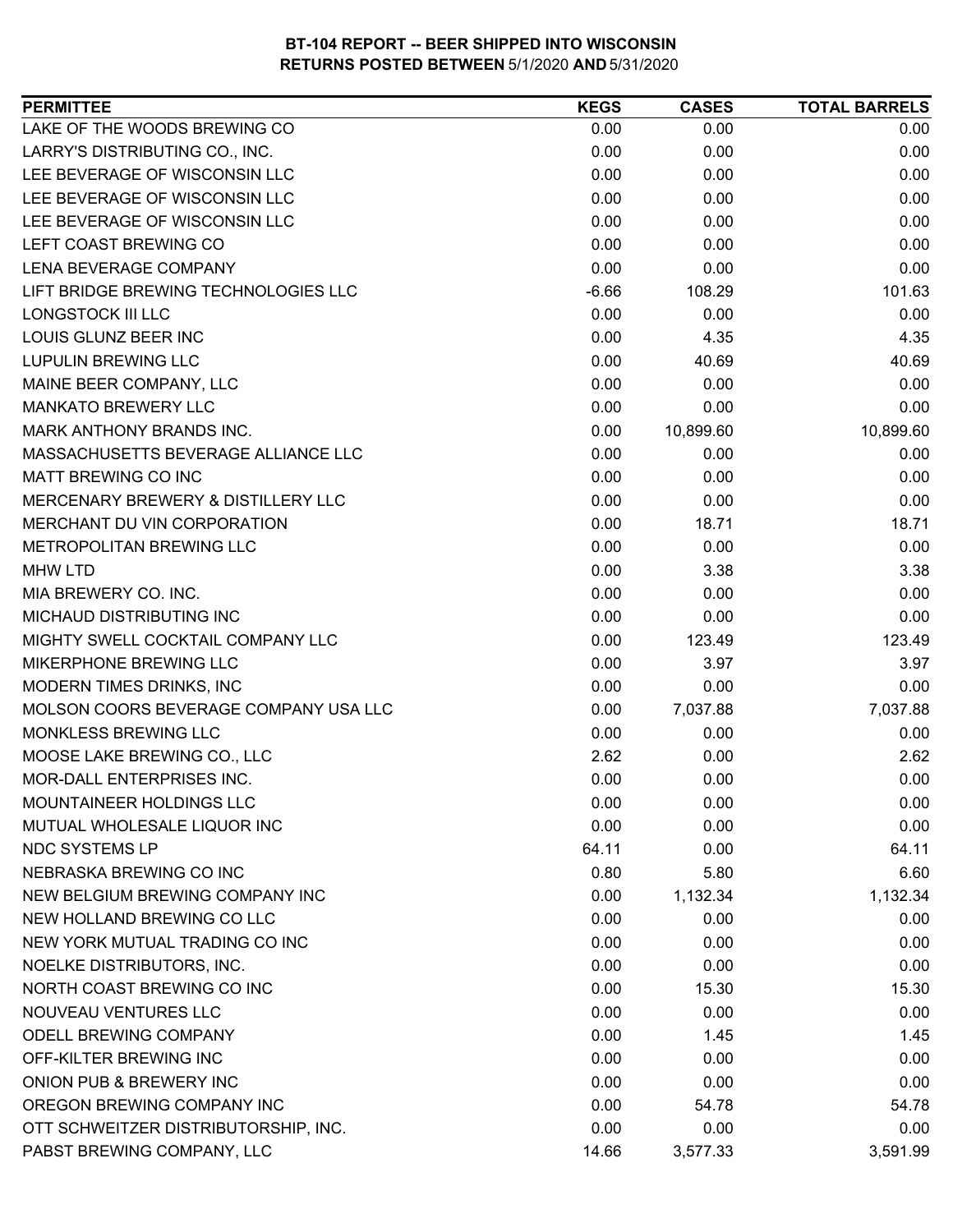| <b>PERMITTEE</b>                   | <b>KEGS</b> | <b>CASES</b> | <b>TOTAL BARRELS</b> |
|------------------------------------|-------------|--------------|----------------------|
| PALS BREWING COMPANY, LLC          | 0.00        | 0.00         | 0.00                 |
| PAMPA BEVERAGES LLC                | 0.00        | 0.00         | 0.00                 |
| PARADOX BEER COMPANY INC           | 0.00        | 0.00         | 0.00                 |
| PARK RIDGE DISTRIBUTING, INC.      | 0.00        | 0.00         | 0.00                 |
| PATERNO IMPORTS LTD                | 0.00        | 0.00         | 0.00                 |
| PAULANER USA LLC                   | 0.00        | 448.23       | 448.23               |
| PEHLER DISTRIBUTING, INC.          | 0.00        | 0.00         | 0.00                 |
| PERENNIAL PARTNERS LLC             | 0.00        | 7.74         | 7.74                 |
| PETOSKEY BREWING COMPANY LLC       | 0.00        | 0.00         | 0.00                 |
| PHIL KNUTSEN                       | 0.00        | 0.00         | 0.00                 |
| PHILLIPS WINE COMPANY              | 0.00        | 0.00         | 0.00                 |
| PIPEWORKS PRODUCTION LLC           | 0.00        | 0.00         | 0.00                 |
| PRO-LIQUITECH LLC                  | 0.00        | 0.00         | 0.00                 |
| RATAS WHOLESALE LIQUOR COMPANY     | 0.00        | 0.00         | 0.00                 |
| RENEGADE BREWING COMPANY LLC       | 0.00        | 0.00         | 0.00                 |
| RHINEGEIST, LLC                    | 0.00        | $-10.89$     | $-10.89$             |
| RIO BRAVO BREWING COMPANY          | 0.00        | 0.00         | 0.00                 |
| S. & S. DISTRIBUTING, INC.         | 0.00        | 0.00         | 0.00                 |
| S. & S. DISTRIBUTING, INC.         | 0.00        | 0.00         | 0.00                 |
| SAPPORO USA INC                    | 0.00        | 0.00         | 0.00                 |
| SARATOGA LIQUOR CO., INC.          | 0.00        | 0.00         | 0.00                 |
| SAUGATUCK BREWING COMPANY INC      | 0.00        | 36.78        | 36.78                |
| SHELTON BROTHERS INC               | 0.00        | 0.00         | 0.00                 |
| SIERRA NEVADA BREWING COMPANY      | 0.00        | 896.95       | 896.95               |
| SINGHA NORTH AMERICA INC           | 0.00        | 0.00         | 0.00                 |
| SLEEPING GIANT BREWING COMPANY LLC | 0.00        | 7.26         | 7.26                 |
| SOCIABLE CIDER WERKS LLC           | 0.00        | 0.00         | 0.00                 |
| SOLEMN OATH BREWERY LLC            | 0.00        | 0.00         | 0.00                 |
| SOUTHERN GRIST BREWING COMPANY     | 0.00        | 0.00         | 0.00                 |
| SOUTHERN TIER BREWING COMPANY LLC  | 0.00        | 50.97        | 50.97                |
| SP3 LLC                            | 0.00        | 0.00         | 0.00                 |
| <b>SPIRAL BREWERY LLC</b>          | 0.00        | 1.46         | 1.46                 |
| <b>SRB OPERATIONS LLC</b>          | 0.00        | 0.00         | 0.00                 |
| ST KILLIAN IMPORTING CO INC        | 25.56       | 356.58       | 382.14               |
| STANLEY STAWSKI DIST CO INC        | 0.00        | 0.00         | 0.00                 |
| <b>STEVE CRIDER</b>                | 0.00        | 0.00         | 0.00                 |
| STONE BREWING CO LLC               | 0.00        | 167.44       | 167.44               |
| <b>SUGAR CREEK ACQUISITION LLC</b> | 0.00        | 0.00         | 0.00                 |
| SUMMIT BREWING COMPANY             | 7.11        | 413.19       | 420.30               |
| SUN KING BREWING CO LLC            | 0.00        | 0.00         | 0.00                 |
| SUPERIOR BEVERAGES LLC             | 0.00        | 0.00         | 0.00                 |
| <b>SURLY BREWING COMPANY</b>       | 0.00        | 564.77       | 564.77               |
| SURVILLE ENTERPRISES CORP          | 0.00        | 0.00         | 0.00                 |
| SYLWESTER KOLAKOWSKI               | 0.00        | 0.00         | 0.00                 |
| TABLEBLUFF BREWING CO INC          | 0.00        | 0.00         | 0.00                 |
|                                    |             |              |                      |